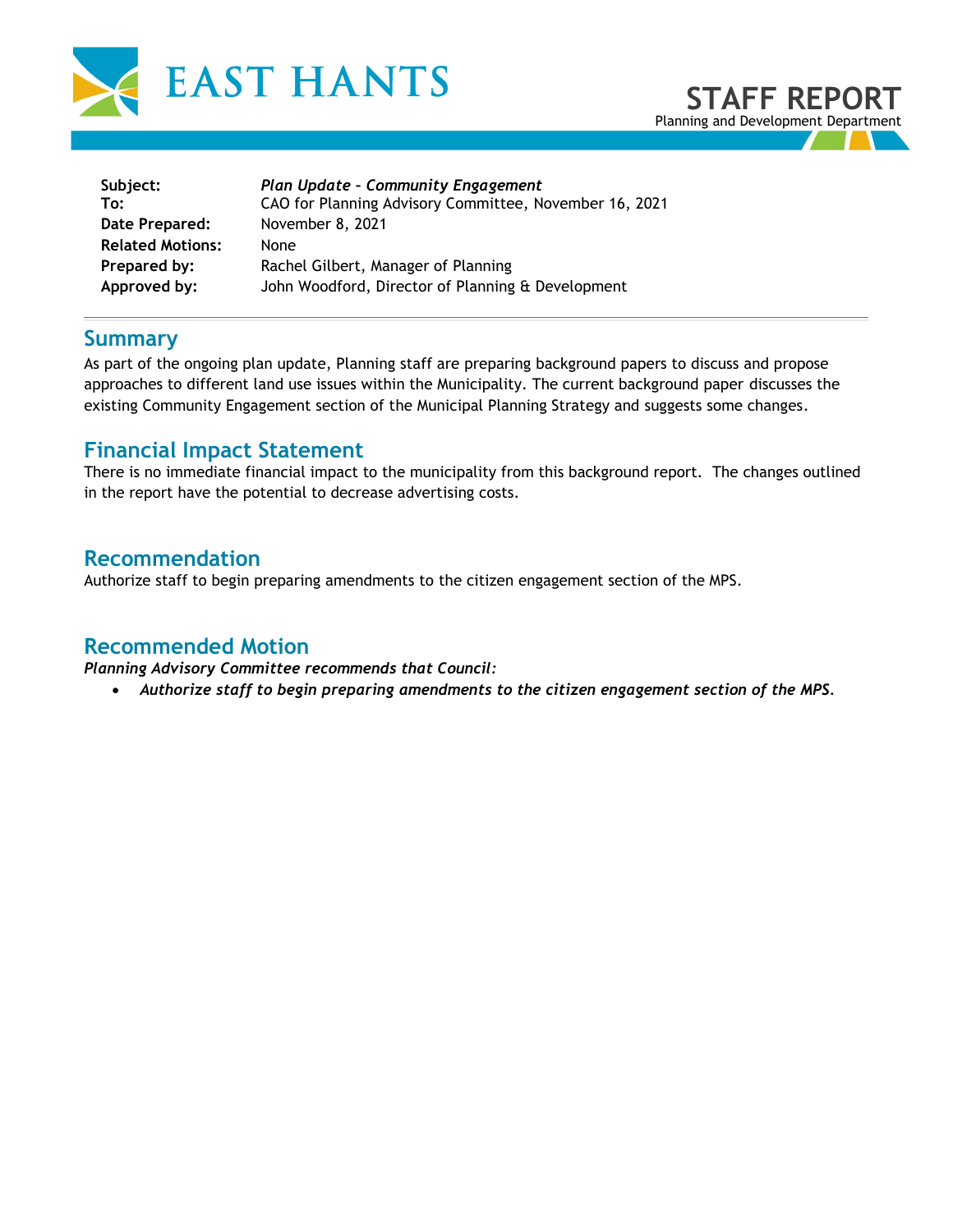# **Background**

The current citizen engagement section of the Municipal Planning Strategy was approved by Council in 2016. Since the adoption of the current municipal planning strategy the Weekly Press is no longer in operation so the planning & development department uses the Chronicle Herald for its advertising needs. The Chronicle Herald is significantly more expensive that the Weekly Press was and this has a financial impact on the planning  $\alpha$ development department budget but also on developers who submitting planning applications.

The Municipal Government Act sets out requirements for notification through a newspaper:

- Prior to holding a public hearing, a newspaper notice is to be placed each week for two successive weeks detailing the date, time and location of the public hearing;
- A notice that planning documents are in effect for MPS amendments is to be placed in a newspaper.
- A notice is to be placed in a newspaper setting out the right to appeal an approval of land use bylaw amendments or a development agreement.

The above requirements cannot be varied but staff would like to discuss if the current citizen engagement policies in the MPS are relevant still and if they can be amended.

## **Suggested amendments**

The way that people obtain their news has changed significantly over the past several years. Newspapers were the main source of news for people but now a lot of people obtain their news online. The municipality has a website which makes accessible all notices. The municipality also has social media accounts on Facebook and Twitter. In addition to the above, letters are mailed to property owners within 300 metres of an application property.

Staff feel that the number of people who only find out about an application or planning document amendments through newspapers is likely small. Analytics for the municipal website and Facebook show that people are viewing information on the applications and notices online. For example, the notice of public hearing for the Dr. Sheehy application reached 1.7k on facebook, meaning that 1.7k saw the notice. Of that number 55 people clicked the link in the facebook notice. The notice of approval for the Gail Sloane application reached 826 people on facebook with 23 of those people clicking the link in the notice. Removing the requirement for newspaper notices for applications and amendments will save developers and also the municipality money without compromising the ability to reach people through other methods.

These policy change suggestions do not remove the requirements under the MGA regarding newspaper notices and one of these would be the public hearing notice.

| <b>Current Policy</b>                                | Suggested Approach                                       |
|------------------------------------------------------|----------------------------------------------------------|
| Initial notice is placed in newspaper and online. We | Remove the requirement for initial notice in the         |
| place the notice in the Chronicle Herald; municipal  | newspaper. Continue with posting notice on website       |
| website; and on social media.                        | and social media.                                        |
|                                                      |                                                          |
| The notice (PIM) shall also appear in an area        | Remove the requirement for a newspaper notice for        |
| newspaper and on the municipal website. We place     | PIM's. Continue with posting on the municipal            |
| the notice in the Chronicle Herald; municipal        | website and social media.                                |
| website; and on social media.                        |                                                          |
|                                                      | Where an application is site specific letters will still |
|                                                      | be mailed to nearby property owners/residents.           |
| Following first reading of a Land Use Bylaw or       | For MPS amendments the policy be amended to              |
| Subdivision Bylaw amendment or Initial               | enable a questionnaire to be mailed following a          |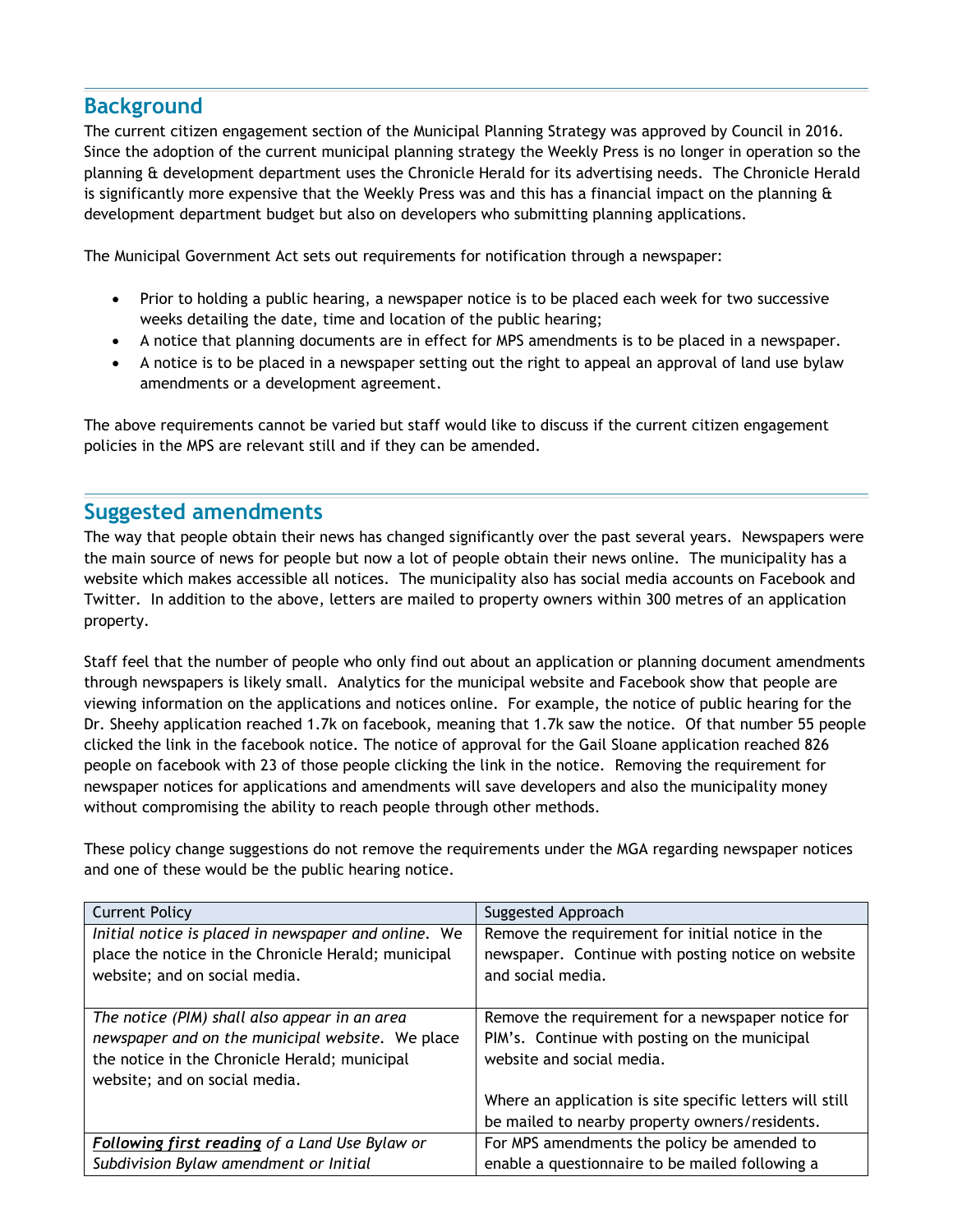| Consideration of a development agreement, a<br>questionnaire shall be sent to each owner of a<br>property within 300 m of the subject property.<br>When an MPS amendment is also included which<br>frequently happens with LUB text and zoning<br>amendments, first reading will not be the first report<br>to Planning Advisory Committee. This can mean that<br>the questionnaire is not sent out until later in the<br>process and requires a report requesting first reading<br>before the questionnaire be mailed.                                                                                                                                                                                                                                                                                                                                                                                                                                                         | public information meeting (PIM). This will enable a<br>more efficient process than waiting until after first<br>reading.                                                                                                                                                                                                                                                                                                                                                                                                                                                                                                                                    |
|---------------------------------------------------------------------------------------------------------------------------------------------------------------------------------------------------------------------------------------------------------------------------------------------------------------------------------------------------------------------------------------------------------------------------------------------------------------------------------------------------------------------------------------------------------------------------------------------------------------------------------------------------------------------------------------------------------------------------------------------------------------------------------------------------------------------------------------------------------------------------------------------------------------------------------------------------------------------------------|--------------------------------------------------------------------------------------------------------------------------------------------------------------------------------------------------------------------------------------------------------------------------------------------------------------------------------------------------------------------------------------------------------------------------------------------------------------------------------------------------------------------------------------------------------------------------------------------------------------------------------------------------------------|
| Following first reading of a Land Use Bylaw or<br>Subdivision Bylaw amendment or Initial<br>Consideration of a development agreement, a<br>questionnaire shall be sent to each owner of a<br>property within 300 m of the subject property.<br>The questionnaire package shall be accompanied by<br>a prepaid self-addressed return envelope and<br>provide a copy of Staff's preliminary report on the<br>application or a summary of the application.<br>The cost of mailing each questionnaire package is<br>approximately \$1.92, depending on the weight of the<br>envelope, and \$0.90 is added to the return envelope.<br>The number of addresses we mail to ranges from<br>around 20 properties to up to approximately 500<br>properties. The number of returned questionnaires<br>is typically low. For the River Country DA<br>application we have received approximately 15%<br>back. For the FH Development application we have<br>received approximately 10% back. | Questionnaires be available online for property<br>owners to complete. A letter will be mailed to those<br>people inviting them to complete the questionnaire<br>online. People who receive a letter from the<br>municipality inviting them to complete the online<br>questionnaire can request a paper copy be mailed to<br>them if they prefer a paper copy. This therefore<br>gives the option of either online or a paper copy.<br>This is the same approach that the Town of Truro<br>take.<br>From the completed online survey, staff can seek to<br>identify for PAC and Council which ones are<br>properties within the 300 metre notification area. |
| Questionnaires and notice of public hearings/PIM's<br>shall be sent to each owner of a property within<br>300 m of the subject property.<br>Questionnaires and notices of public hearings/PIM's<br>are only mailed to property owners and not the<br>person residing in the property. In some cases where<br>there are multiple properties or units only one<br>person will be notified where the people residing in<br>the existing buildings may be directly impacted.<br>Council shall advertise, through area newspapers,                                                                                                                                                                                                                                                                                                                                                                                                                                                   | Staff suggest mailing to property owners and where<br>relevant to the resident too.<br>This policy requires advertisements be posted in a                                                                                                                                                                                                                                                                                                                                                                                                                                                                                                                    |
| the municipal website and other means deemed<br>appropriate, all public appointment openings on the<br>various committees.                                                                                                                                                                                                                                                                                                                                                                                                                                                                                                                                                                                                                                                                                                                                                                                                                                                      | newspaper. This may not be the most appropriate<br>means of communication or promoting the openings<br>on committees. Staff suggest this policy be amended<br>to list newspapers as one of the methods which could<br>be used.                                                                                                                                                                                                                                                                                                                                                                                                                               |